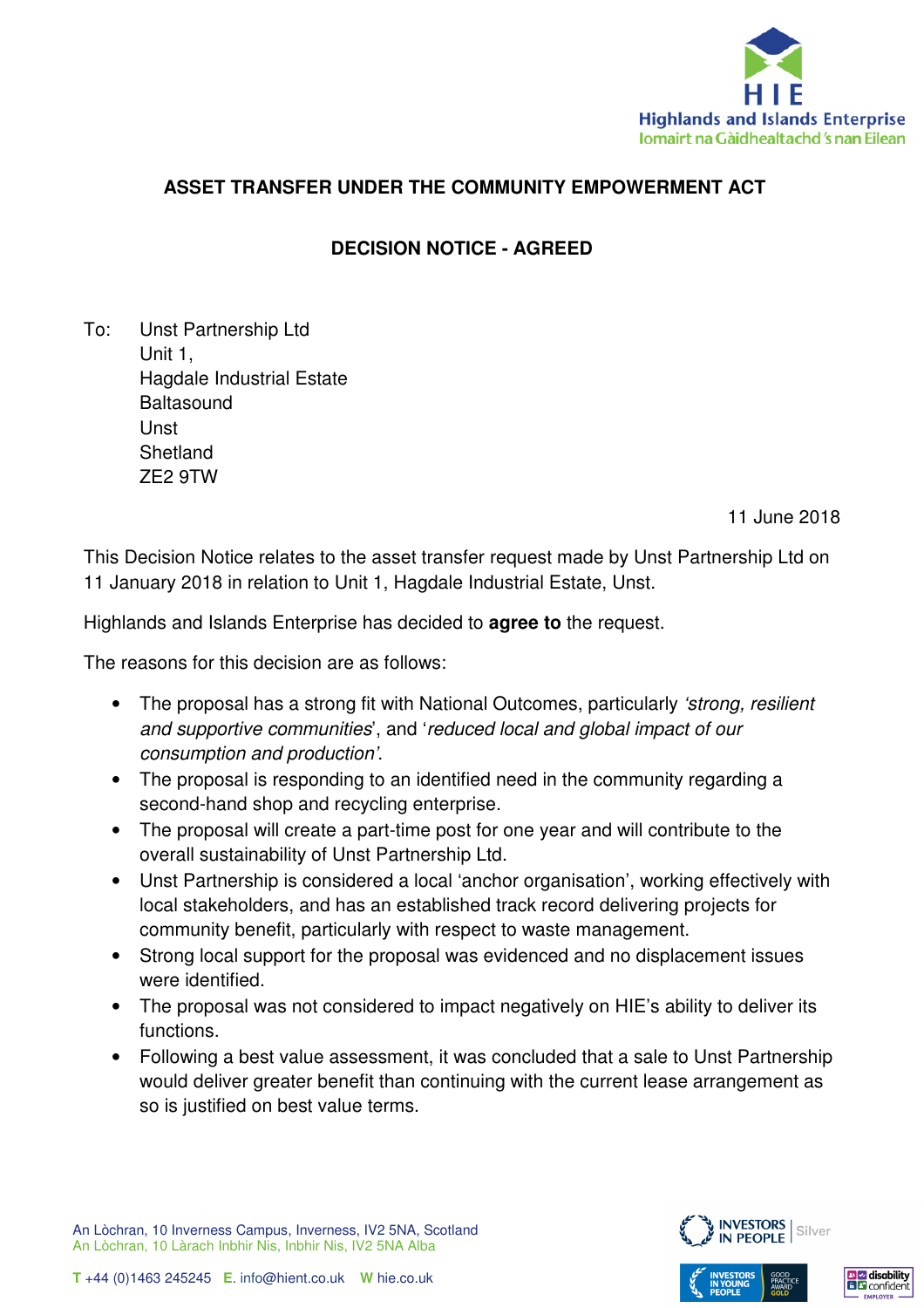The attached document specifies the terms and conditions subject to which we would be prepared to transfer ownership of the asset to you. If you wish to proceed, you must submit an offer to us by 11 December 2018. The offer must reflect the terms and conditions attached and may include such other reasonable terms and conditions as are necessary or expedient to secure the transfer within a reasonable time.

### Right to appeal

If you consider that the terms and conditions attached differ to a significant extent from those specified in your request, you may appeal to the Scottish Ministers.

Any appeal must be made in writing to by 9 July 2018, which is 20 working days from the date of this notice, to:

Scottish Government Community Land Team D Spur Saughton House Broomhouse Drive **Edinburgh** EH11 3XD

Guidance on making an appeal is available at: www.gov.scot/Topics/People/engage/AssetTransfer